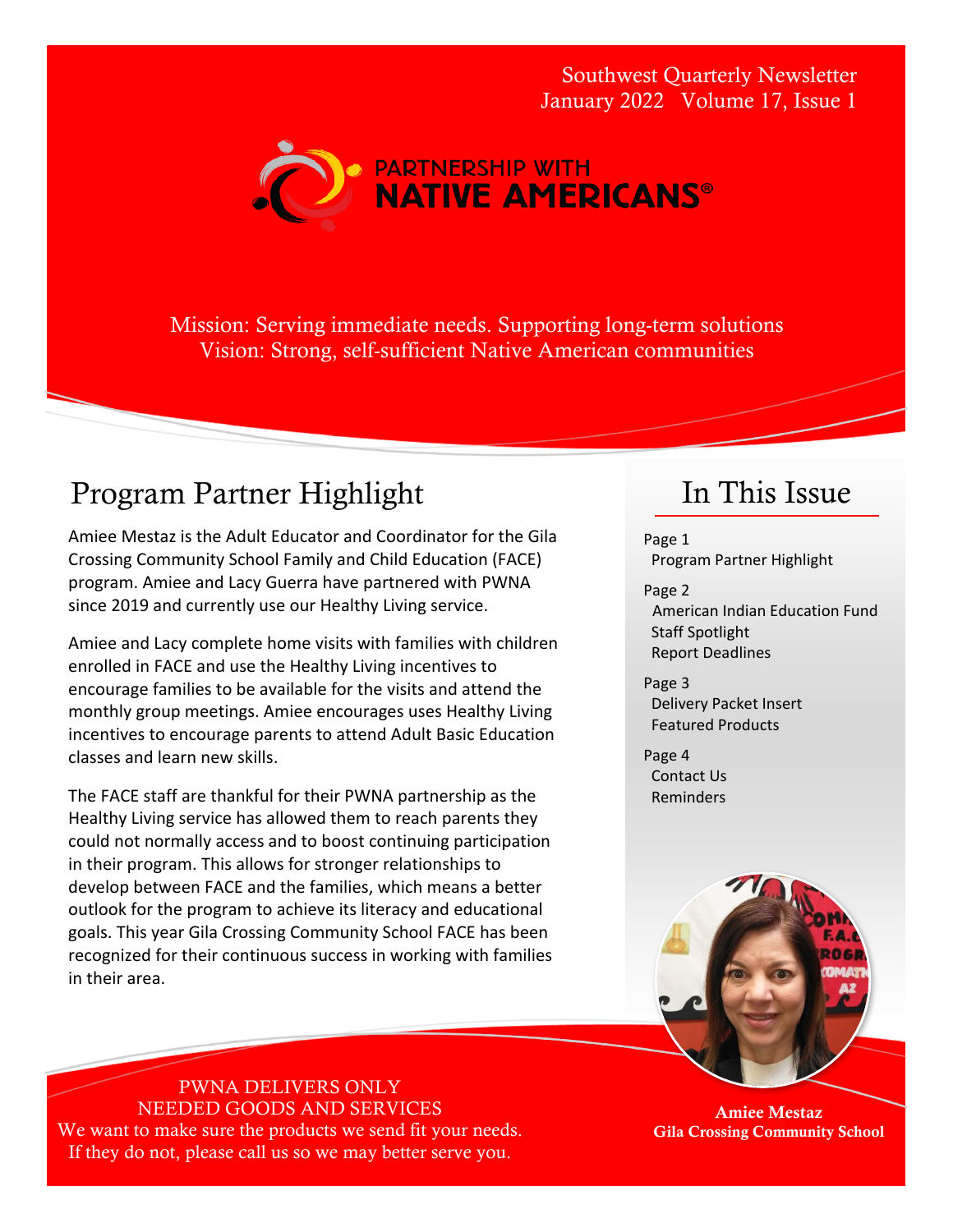#### Featured Service: Scholarships & Career Readiness

Education is one of the most important cornerstones of self-sufficiency and quality of life. It is also a crucial factor in addressing the long-term challenges on the reservations we serve. The American Indian Education Fund (AIEF), a program of Partnership With Native Americans, offers scholarships, literacy programs and school supplies to Native American students, providing them with an opportunity to fulfill their educational pursuits. The scholarship is open to students who are working on their undergraduate, graduate, or vocational degrees.

AIEF receives more than 500 scholarship applications annually and nearly half of the applicants are the first in their families to attend college. Scholarships are awarded to traditional students who are transitioning from high school to college, non-traditional students who did not go to college or who are restarting after a long break. Students with a GED and adults attending college/vocational schools are encouraged to apply.

Beginning in January 2022, the scholarship applications for the 2022-2023 academic year will be available online. The early submission deadline is March 1st – and the final cutoff deadline is April 4th. Please visit [www.aiefprogram.org](http://www.aiefprogram.org/) for updates on scholarship applications or contact RaeAnne Schad, Higher Education Coordinator, at (866) 866-8642 or [rschad@nativepartnership.org.](mailto:rschad@nativepartnership.org)

In other news, PWNA in collaboration with Google is proud to present the Grow with Google (GWG) [Indigenous Career](http://www.nativepartnership.org/site/PageServer?pagename=grow_with_google)  [Readiness Program](http://www.nativepartnership.org/site/PageServer?pagename=grow_with_google). As part of Google's commitment to supporting Native American jobseekers and entrepreneurs, PWNA and GWG will be partnering with Native-serving organizations (NSOs) to help students develop the digital skills they need to find/land internships/jobs and succeed in their careers. To support the program, Google has invested \$1 million with PWNA to train 10,000 students at 50 NSOs by 2025.

#### PWNA Staff Spotlight



Laura Schad Program Information Coordinator

Laura Schad is the Program Information Coordinator. She has been with PWNA nearly 13 years.

Laura is best known for taking pictures and interviewing program partners and participants. The content she gathers is shared with donors and organizations looking to support PWNA. Laura also attends events and assists in many ways, from helping partners distribute PWNA products to playing Mrs. Claus at a holiday event.

"I have years of memories with the program partners that PWNA serve. I've met some amazing partners, friends, relatives and even animals over the years, and enjoyed my time in tribal lands. I am honored to be part of your work to enhance your programs and ultimately your communities."

## Report Deadlines

**Due 30 days after delivery**:

Healthy Living Community Events Food Pantry

**Due 90 days after delivery**:

Residential Standard Food Animal Welfare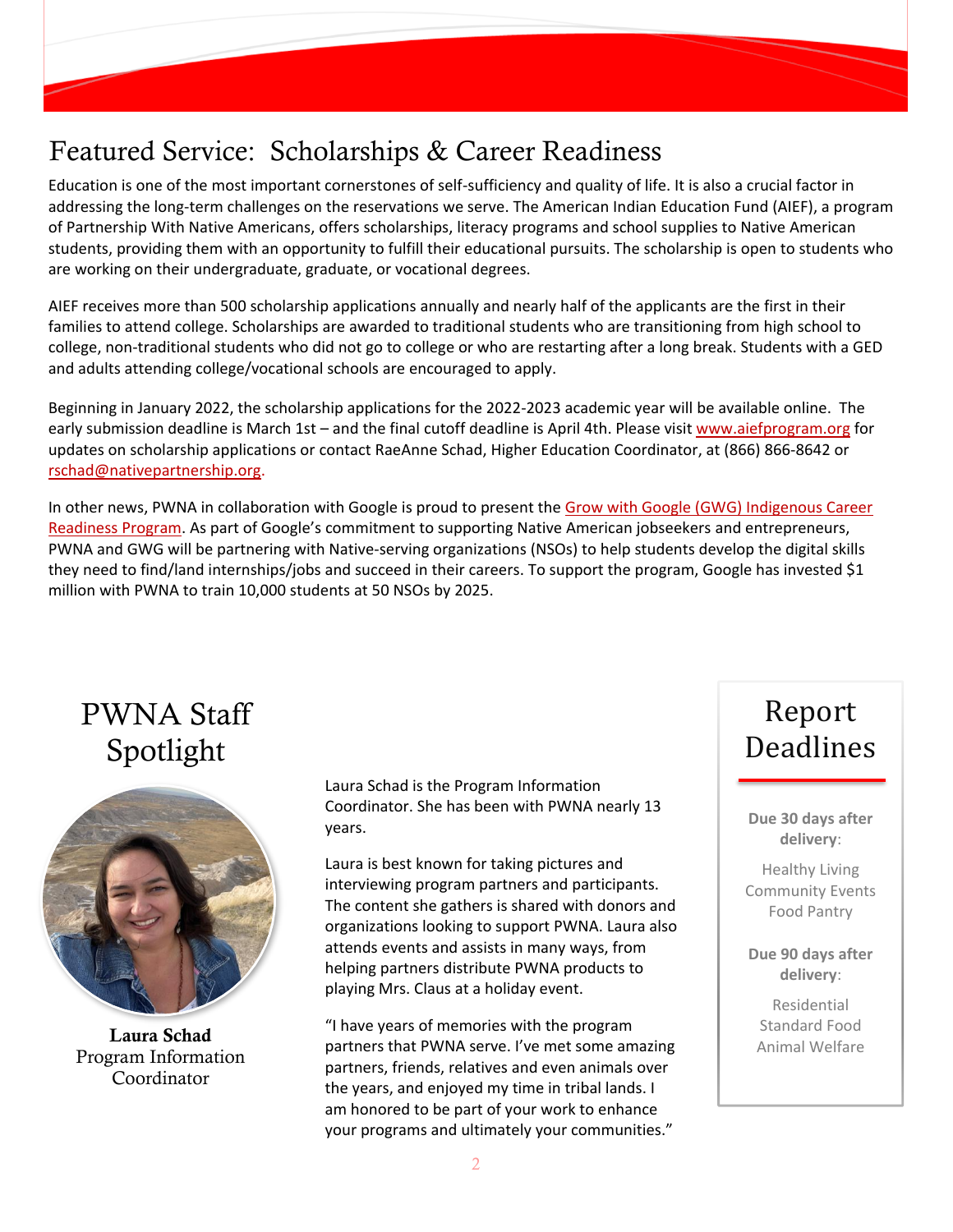# New in Your Delivery Packet

- Please keep in mind: If you as the Program Partner are unavailable at the scheduled delivery time, please prearrange for someone to accept and sign off on your delivery. Drivers cannot leave pallets without a signature – *have a secondary contact available to help us ensure your deliveries can be completed.*
- For the safety and well-being of our drivers, *staff/volunteers must be available* for each delivery to help them unload your order off the truck. If you have staff/volunteers ready to help PWNA drivers immediately upon arrival, you help us stay on schedule with deliveries to your neighbors.
- PWNA drivers have many stops and up to 26 pallets to unload in a single day. This, along with unpredictable weather, road conditions and mechanical issues can cause a driver to fall behind schedule. *Please keep us informed of any changes –* such as changes to staff, email addresses, office or cell phone numbers – so that we can reach you with delivery information and updates. Our drivers are always happy to go above and beyond but, by law, they are limited to 11 hours on the road a day.

rship With Native Americans - 2022 Delivery Scho



als need to be in our office by the end of the day on th that is 2 weeks **BEFORE** your delivery week in order to be



or furniture covers. *Pictured at top: labels Pictured at bottom: Canvas covering, iron-on letters, stencils – L, M, S*

# Featured Products

**With 2022 just around the corner, we want to let you know we have these items available for your programs. Be sure to ask your PDC about the products during your follow-up call.** 

- Labels -These come in a variety of sizes for multiple uses. There are name badges, address labels, food labels, etc. They can be used at home or for arts & craft projects too.
- Stencils The stencils can be used to create your own graffiti or decorations. They come in a variety of sizes and shapes, are made of plastic and are re-useable.
- Iron Letters These letters can be used for all kinds of crafts and casual wear. They can also be used for repairs. They are easy to use, and you can iron or sew.
- Canvas coverings These quality coverings are made of durable canvas material. You can use them for crafts, Rugs